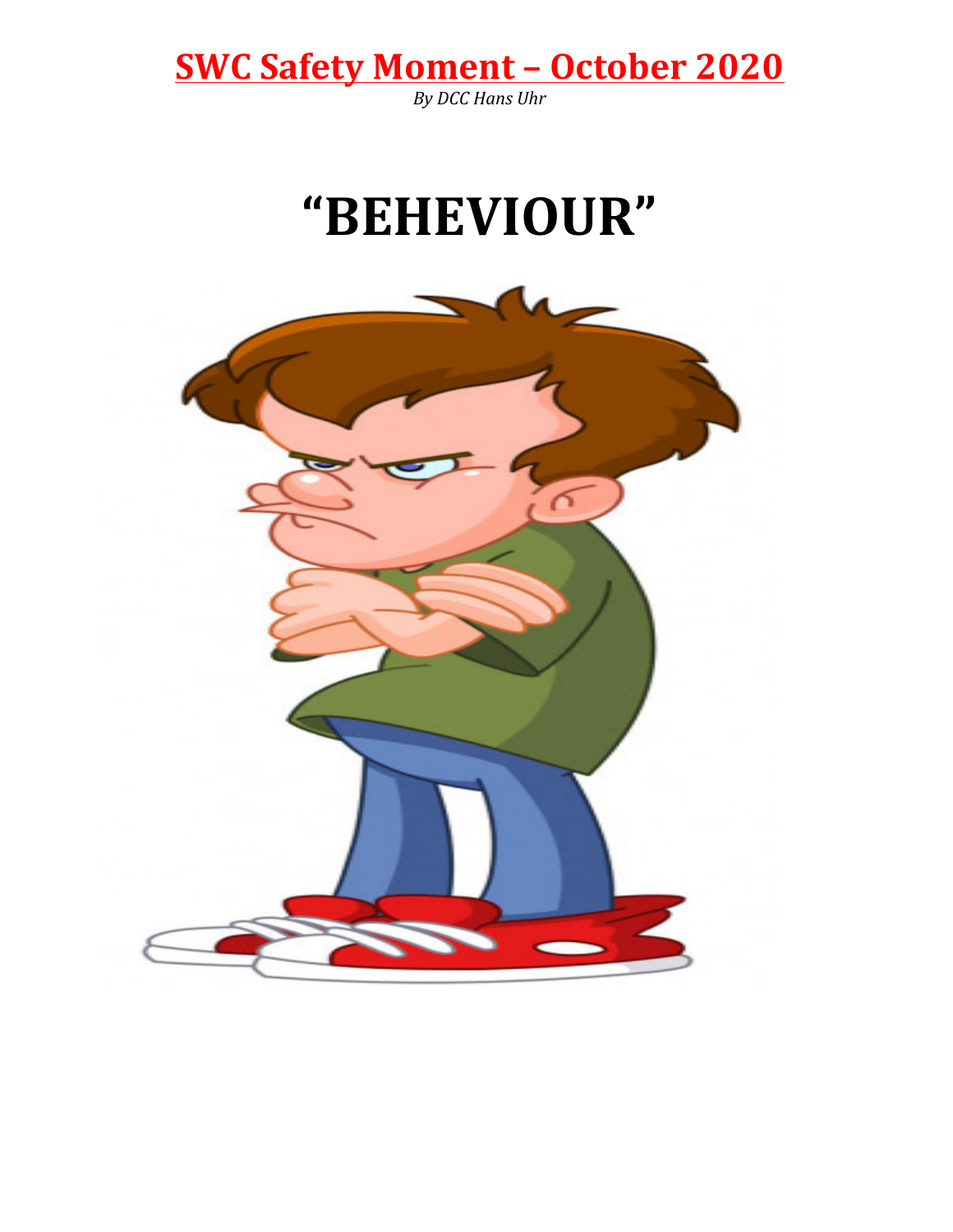## **"Encountering Undesirable Beheviour Amid COVID-19"**

Nothing more effects the human body and mind then stress. The current situation with the COVID-19 has increased the stress factor for many people. Isolation, health concerns, financial situation, loss of work, concern about family members, etc. are a contributing factor in regards to human beheviours.

There are increasing reports about domestic violance, people blowing up "without" reason or even mental or physical assault.

One of our group had resently an accounter with a couple that felt that the youth didn't give them enough room during an outdoor activity. While the group behaved correctly, it seams that the couple had other ideas and made a few rude comments.

No how do we deal with that?

- Risk Assessment before the activity
- Risk assesment during the activity
- Protect vouth Keep them out of the risk zone
- Engage or disangage Is it an assault, is Police assistance needed?
- Debrief Talk to youth and try to make it positive

There are resources that you can apply in this cituations.

- Beheviour Guide Scouts Canada
- De-Escalation
- Scouts Canada

#### **De-Escalation**

Sometimes beeing in the right and insist on your right doesn't help to clear the situation. When people are under stress their mindset can be different and you cant reason. In this case you have to de-escalate as fast as possible.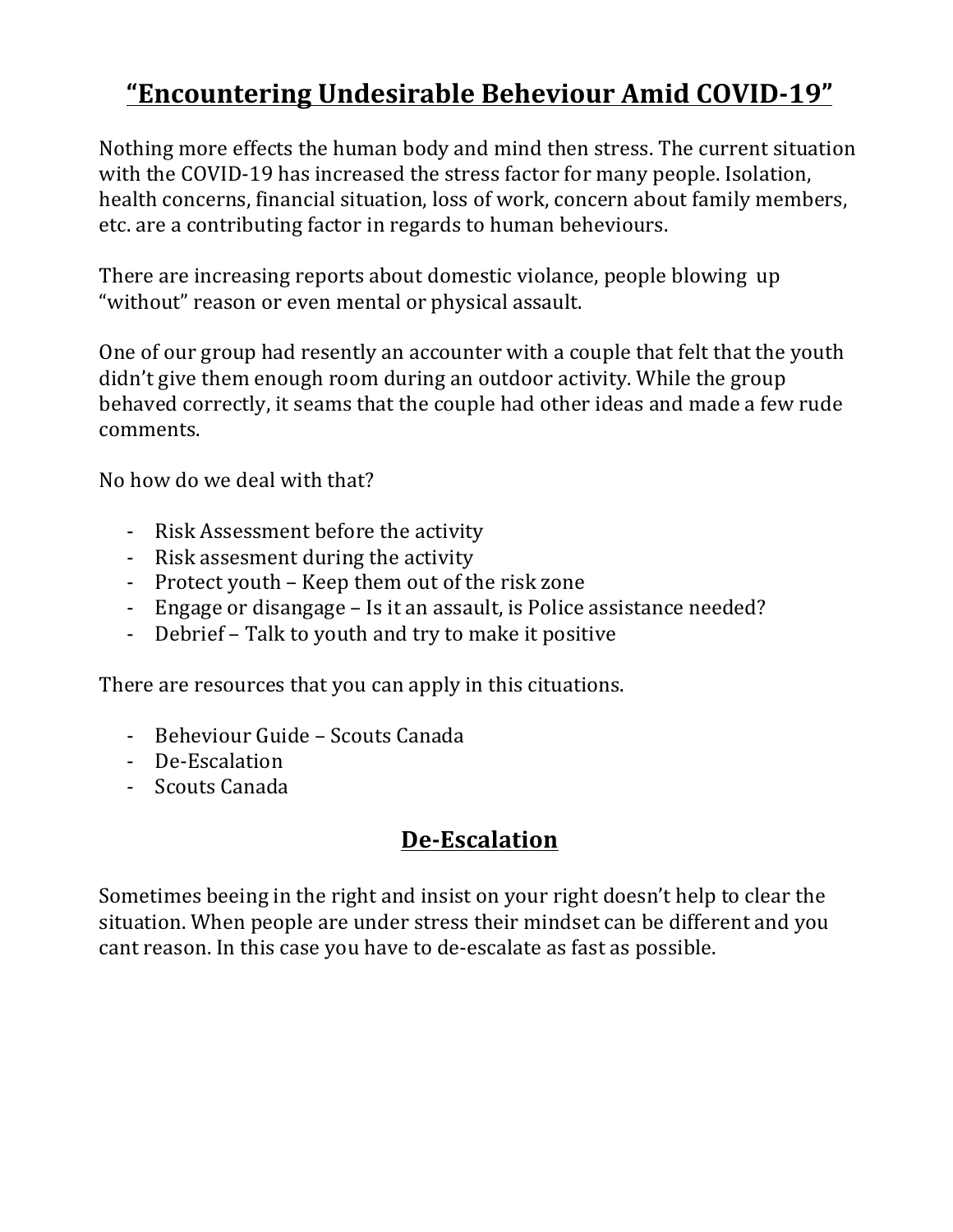## **De-Escalating Tips In Light of Coronavirus Anxiety**

#### **1. Understand That Behavior is Communication**

Look for signs of anxiety in body language, tone and cadence. Understand that crisis behavior reflects a need and concider what it is the other person might want.

#### **2. Avoid The Power Struggle**

Challanging or exercising authority over a person can escalate negative behaviors. Considering options you can offer allows flexibility to address both parties needs and desired outcome.

#### **3. Use Limit Setting**

Behavior can't be forced but setting limits can help us influence behaviors. Framing acceptable behaviors or outcomes can encourage the othet person to choose the most productive option.

#### **4. Practice Rational Detachment**

Don't take beheviors personally. Stay calm. Find a positive way to release the negative energy you absorbed during the conflict. Keep in mind, you can only control your own attitude and actions.

### **5. Develop Therapeutic Rapport**

Learn from the conflict and help the other person to learn from the experience. Focus on identifying and preventing the pattern of behavior in the future. Finally, put time and effort into repairing the relationship.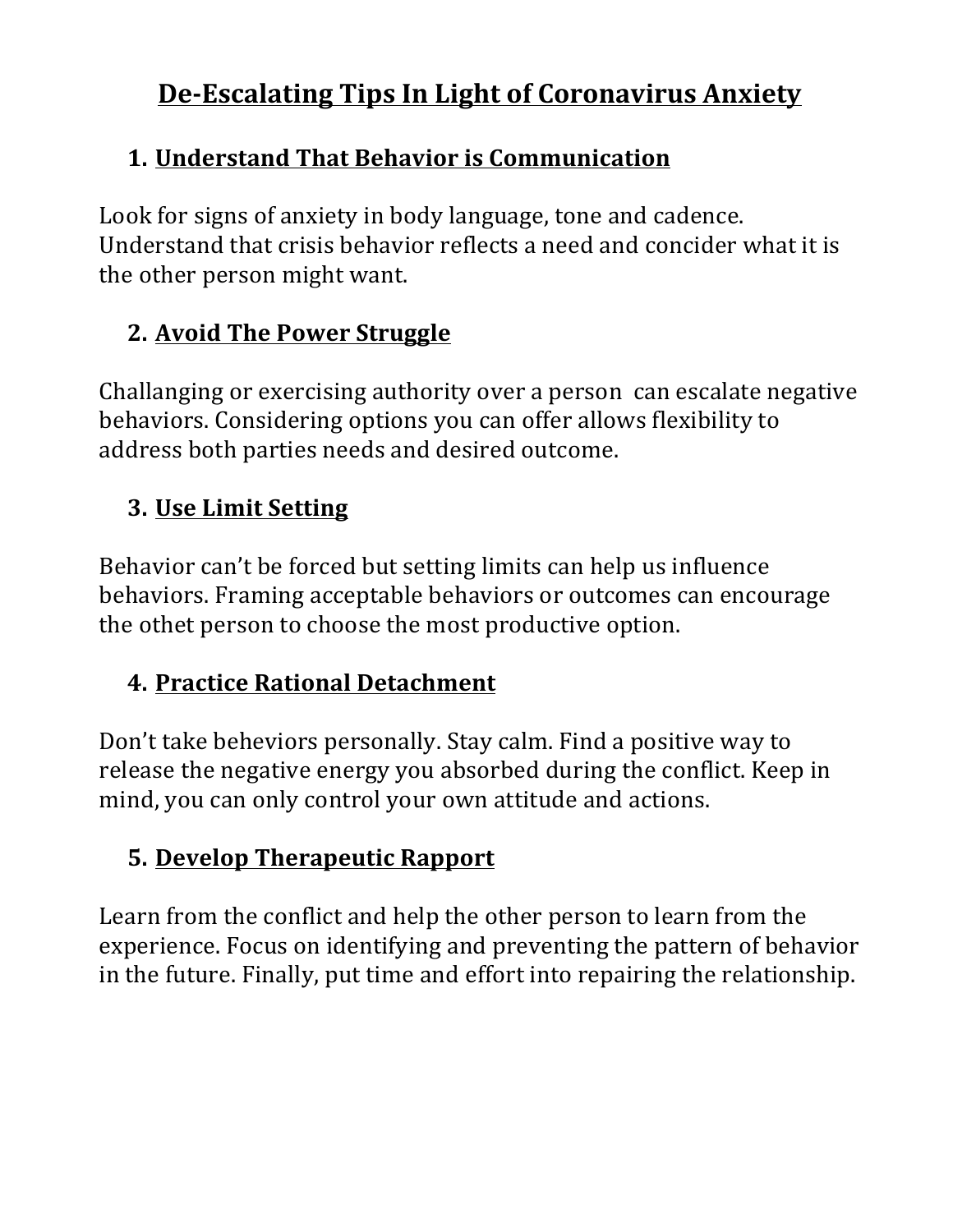# TIP'S FOR DE-ESCALATING

**1. Don't take the bait.** Escalating conflict is a choice; don't go there. Let go of your need to control or

manage the other individual(s). Choose to de-escalate.

**2. Manage yourself.** Attend to your body language – ensure it is open, relaxed, and non-threatening.

Adjust your position to be at eye level with the other person or group.

**3. Speak softly and slowly.** Be factual and use "I messages" rather than "you" statements (e.g., "I'm

finding this difficult" rather than "You always mess things up.")

**4. Be respectful.** Acknowledge the other's point of view and position. Affirm that you're committed to

working through the issue to the best possible solution.

**5. De-personalize.** Clearly separate the problem from the people involved. Name the problem,

externalize it, and work together to resolve it (e.g., "We seem to have different ideas about . . . do

you agree?"; "What do you think about . . .? How can we work on this together?").

**6. Listen carefully.** Rather than rehearsing your counter-argument in your mind, engage yourself fully

in understanding the other's perspective, needs, and interests. Ask open-ended questions; use active

listening techniques to clarify what you've heard.

7. **Be tentative.** Use language that indicates your openness to other perspectives (e.g., Maybe  $\ldots$ ;

What if  $\dots$ ?; It seems like  $\dots$ ; Perhaps  $\dots$ ; I wonder  $\dots$ ; I'm confused about  $\dots$ ) **8. Be strategic.** Think clearly and stay focused on goals. Look beyond the surface conflict for

underlying issues. Recognize what is, and isn't, in your control to change. Reflect on what you have

to offer the other individual(s). Challenge your own "all or nothing" thinking and irrational beliefs

about winning and losing. Choose your battles wisely.

**9. Focus on the future.** You have a much better chance of influencing the future than the past. Keep

the conversation in the present (i.e., "I am . . ." rather than "You always . . ."). Look ahead to define

a win-win solution. Work together to create a positive outcome.

**10. Take a break.** There are physiological changes in our body in the midst of conflict and it takes time for those "freeze, flight,